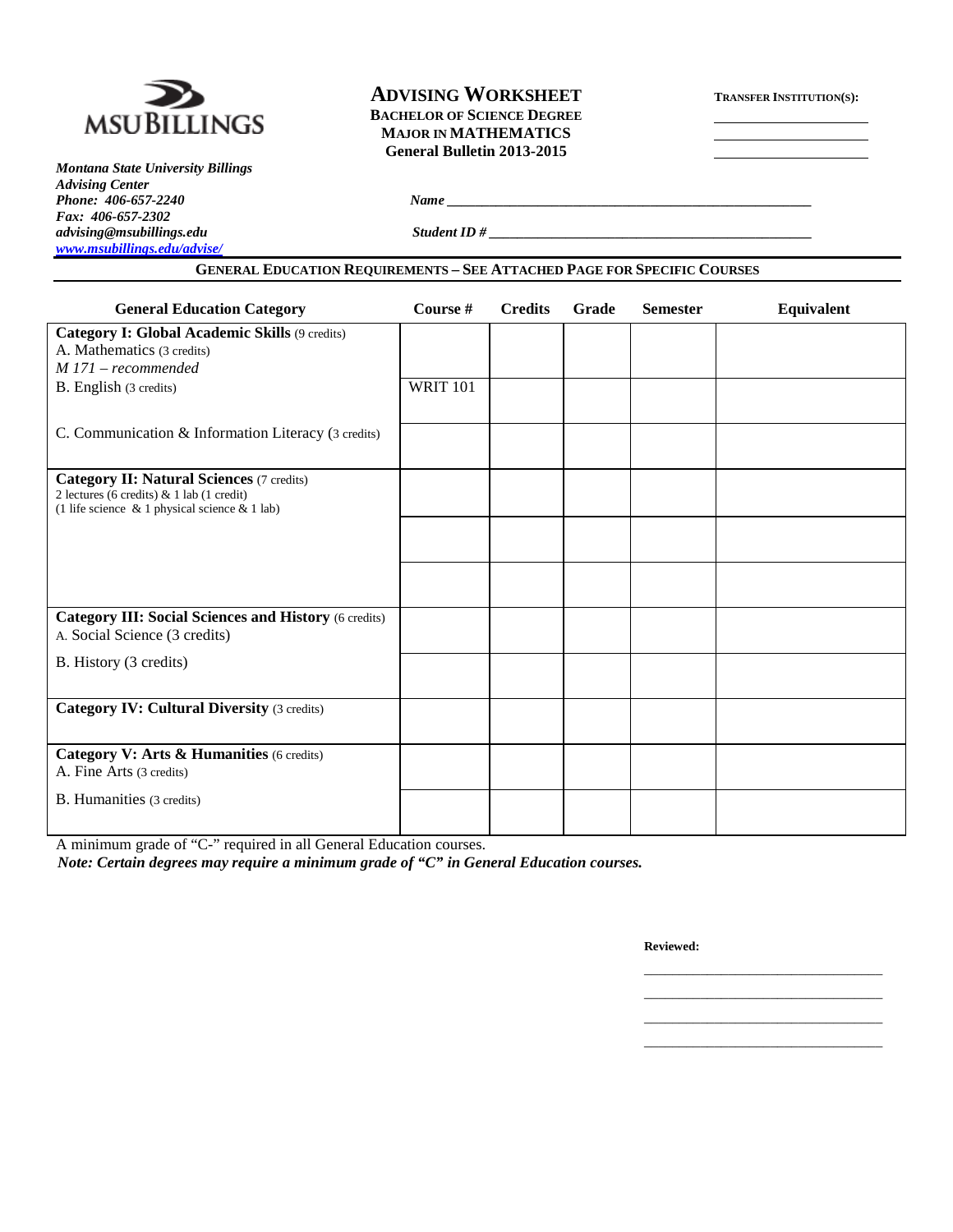# **GENERAL EDUCATION REQUIREMENTS**

| <b>CATEGORY I: GLOBAL ACADEMIC SKILLS</b><br>9 credits         |      |                                                                |                          |  |  |  |  |
|----------------------------------------------------------------|------|----------------------------------------------------------------|--------------------------|--|--|--|--|
| Students are required to take one course from each subcategory |      |                                                                |                          |  |  |  |  |
|                                                                |      | <b>Subcategory A - Mathematics</b>                             | 3 credits                |  |  |  |  |
| M                                                              | 105  | Contemporary Mathematics                                       | 3                        |  |  |  |  |
| М                                                              | 114  | <b>Extended Technical Mathematics</b>                          | 3                        |  |  |  |  |
| M                                                              | 121  | College Algebra                                                | 3                        |  |  |  |  |
| М                                                              | 122  | College Trigonometry                                           | 3                        |  |  |  |  |
| M                                                              | 131  | Mathematics for Elementary Teachers II                         | 3                        |  |  |  |  |
| М                                                              | 143  | <b>Finite Mathematics</b>                                      | 4                        |  |  |  |  |
| M                                                              | 171  | <b>Calculus I</b>                                              | 4                        |  |  |  |  |
| <b>STAT</b>                                                    | 141  | <b>Introduction to Statistical Concepts</b>                    | 3                        |  |  |  |  |
| <b>STAT</b>                                                    | 216  | Introduction to Statistics                                     | 4                        |  |  |  |  |
|                                                                |      | Subcategory B - English                                        | 3 credits                |  |  |  |  |
| WRIT                                                           | 101  | College Writing I                                              | 3                        |  |  |  |  |
| WRIT                                                           | 12.1 | Introduction to Technical Writing                              | 3                        |  |  |  |  |
| WRIT                                                           | 122  | Introduction to Business Writing                               | 3                        |  |  |  |  |
| WRIT                                                           | 201  | College Writing II                                             | 3                        |  |  |  |  |
| WRIT                                                           | 220  | Business & Professional Writing                                | 3                        |  |  |  |  |
| WRIT                                                           | 22.1 | Intermediate Technical Writing                                 | $\overline{\mathcal{E}}$ |  |  |  |  |
|                                                                |      | Subcategory C - Communication & Information Literacy 3 credits |                          |  |  |  |  |
| COMX                                                           | 111  | Introduction to Public Speaking                                | 3                        |  |  |  |  |
| <b>COMX</b>                                                    | 115  | Introduction to Interpersonal Communication 3                  |                          |  |  |  |  |
| LS                                                             | 125  | Research in the Information Age                                | 3                        |  |  |  |  |
| <b>BMIS</b>                                                    | 150  | Computer Literacy                                              | 3                        |  |  |  |  |

#### **CATEGORY II: NATURAL SCIENCES 6 cr. lecture & 1 cr. lab**

*Students are required to take one course from each subcategory and at least one corresponding lab or SCIN 101, 102, 103 & 104*

|             |     | <b>Subcategory A – Life Sciences</b>            | 3-4 credits                      |
|-------------|-----|-------------------------------------------------|----------------------------------|
| <b>BIOB</b> | 101 | Discover Biology                                | 3                                |
| <b>BIOB</b> | 102 | Discover Biology Lab                            | 1                                |
| <b>BIOB</b> | 160 | Principles of Living Systems                    | 3                                |
| <b>BIOB</b> | 161 | Principles of Living Systems Lab                | 1                                |
|             |     | <b>Subcategory B – Physical Sciences</b>        | 3-4 credits                      |
| ASTR        | 110 | Introduction to Astronomy                       | 3                                |
| ASTR        | 111 | Introduction to Astronomy Lab                   | 1                                |
| <b>CHMY</b> | 121 | Introduction to General Chemistry               | 3                                |
| <b>CHMY</b> | 122 | Introduction to General Chemistry Lab           | 1                                |
| <b>CHMY</b> | 141 | College Chemistry I                             | 3                                |
| <b>CHMY</b> | 142 | College Chemistry Laboratory I                  | $\mathbf{1}$                     |
| GEO         | 101 | <b>Introduction to Physical Geology</b>         | 3                                |
| GEO         | 102 | Introduction to Physical Geology Laboratory     | $\mathbf{1}$                     |
| <b>GPHY</b> | 111 | Introduction to Physical Geography              | 3                                |
| <b>GPHY</b> | 112 | Introduction to Physical Geography Lab          | 1                                |
| PHSX        | 103 | Our Physical World                              | 3                                |
| PHSX        | 104 | Our Physical World Lab                          | $\mathbf{1}$                     |
| PHSX        | 205 | College Physics I                               | 3                                |
| PHSX        | 206 | College Physics I Lab                           | 1                                |
| PHSX        | 105 | Fundamentals of Phys Sci                        | 3                                |
| <b>PHSX</b> | 106 | Fundamentals of Phys Sci Lab                    | 1                                |
|             |     | Subcategories A and B – Integrated Sciences     | 7 credits                        |
|             |     | SCIN 101, 102, 103 $\&$ 104 Integrated Sciences | $3, \frac{1}{2}, 3, \frac{1}{2}$ |

| CATEGORY III: SOCIAL SCIENCES AND HISTORY<br>6 credits |  |
|--------------------------------------------------------|--|
|--------------------------------------------------------|--|

|                                                                |     | CATEGORY III: SOCIAL SCIENCES AND HISTORY | 6 credits |  |  |  |  |
|----------------------------------------------------------------|-----|-------------------------------------------|-----------|--|--|--|--|
| Students are required to take one course from each subcategory |     |                                           |           |  |  |  |  |
|                                                                |     | <b>Subcategory A – Social Sciences</b>    | 3 credits |  |  |  |  |
| ANTY                                                           | 217 | Physical Anthropology & Archeology        | 3         |  |  |  |  |
| <b>BGEN</b>                                                    | 105 | Introduction to Business                  | 3         |  |  |  |  |
| <b>COMX</b>                                                    | 106 | Communicating in a Dynamic Workplace      | 3         |  |  |  |  |
| <b>PSYX</b>                                                    | 231 | Human Relations                           | 3         |  |  |  |  |
| <b>ECNS</b>                                                    | 201 | Principles of Microeconomics              | 3         |  |  |  |  |
| <b>ECNS</b>                                                    | 202 | Principles of Macroeconomics              | 3         |  |  |  |  |
| EDU                                                            | 105 | <b>Education and Democracy</b>            | 3         |  |  |  |  |
| <b>GPHY</b>                                                    | 141 | Geography of World Regions                | 3         |  |  |  |  |
| HTH                                                            | 110 | Personal Health and Wellness              | 3         |  |  |  |  |
| <b>PSCI</b>                                                    | 220 | Introduction to Comparative Government    | 3         |  |  |  |  |
| PSCI                                                           | 210 | Introduction to American Government       | 3         |  |  |  |  |
| <b>PSYX</b>                                                    | 100 | Introduction to Psychology                | 3         |  |  |  |  |
| <b>SOCI</b>                                                    | 101 | Introduction to Sociology                 | 3         |  |  |  |  |
| SOCI                                                           | 201 | Social Problems                           | 3         |  |  |  |  |
|                                                                |     | <b>Subcategory B - History</b>            | 3 credits |  |  |  |  |
| HSTA                                                           | 101 | American History I                        | 3         |  |  |  |  |

| <b>HSTA</b> | 102 | American History II                                 | 3 |
|-------------|-----|-----------------------------------------------------|---|
| <b>HSTR</b> | 101 | Western Civilization I                              | 3 |
| <b>HSTR</b> | 102 | <b>Western Civilization II</b>                      | 3 |
| <b>HSTR</b> | 103 | Honors Western Civilization I                       | 3 |
| <b>HSTR</b> | 104 | Honors Western Civilization                         |   |
| П           | 3   |                                                     |   |
| <b>PSCI</b> | 230 | Introduction to International Relations             | 3 |
|             |     |                                                     |   |
|             |     | <b>CATEGORY IV: CULTURAL DIVERSITY</b><br>3 credits |   |
| <b>ANTY</b> | 220 | Culture and Society                                 | 3 |
| ARTH        | 160 | Global Visual Culture                               | 3 |
| <b>COMX</b> | 212 | Introduction to Intercultural Communication         | 3 |
| <b>GPHY</b> | 121 | Human Geography                                     | 3 |
| <b>HTH</b>  | 270 | <b>Global Health Issues</b>                         | 3 |
| LIT         | 230 | World Literature Survey                             | 3 |
| MUSI        | 207 | World Music                                         | 3 |
| NASX-       | 105 | Introduction to Native American Studies             | 3 |
| NASX        | 205 | Native Americans in Contemporary Society            | 3 |
| PHL.        | 271 | Philosophy & Religion of India                      | 3 |
| PHL.        | 272 | Philosophy & Religion of China/Tibet/Japan          | 3 |
| REHA        | 201 | Introduction to Diversity in Counseling             | 3 |
| <b>RLST</b> | 170 | The Religious Quest                                 | 3 |
| A&SC/       |     |                                                     |   |
| SOCI/WS 274 |     | Women, Culture, and Society                         | 3 |
| <b>SPNS</b> | 150 | The Hispanic Tradition                              | 3 |
|             |     |                                                     |   |

## **CATEGORY V: ARTS & HUMANITIES 6 credits**

| Students are required to take one course from each subcategory |     |                                            |           |  |  |  |
|----------------------------------------------------------------|-----|--------------------------------------------|-----------|--|--|--|
|                                                                |     | Subcategory $A$ – Fine Arts                | 3 credits |  |  |  |
| ARTZ                                                           | 101 | Art Fundamentals                           | 3         |  |  |  |
| <b>ARTZ</b>                                                    | 131 | Ceramics for Non-majors                    | 3         |  |  |  |
| ARTZ.                                                          | 105 | Visual Language-Drawing                    | 3         |  |  |  |
| FILM                                                           | 160 | Introduction to World Cinema               | 3         |  |  |  |
| CRWR                                                           | 240 | Introduction Creative Writing Workshop     | 3         |  |  |  |
| <b>DSGN</b>                                                    | 248 | <b>Computer Presentation and Animation</b> | 3         |  |  |  |
| LIT                                                            | 270 | Film & Literature                          | 3         |  |  |  |
| MUSI                                                           | 101 | <b>Enjoyment of Music</b>                  | 3         |  |  |  |
| MUSI                                                           | 114 | Band: MSUB Symphonic                       |           |  |  |  |
| MUSI                                                           | 131 | Jazz Ensemble I: MSUB                      | 1         |  |  |  |
| MUSI                                                           | 147 | Choral Ensemble: University Chorus         | 1         |  |  |  |
| THTR                                                           | 101 | Introduction to Theatre                    | 3         |  |  |  |
| THTR                                                           | 120 | Introduction to Acting I                   | 3         |  |  |  |
|                                                                |     | <b>Subcategory B - Humanities</b>          | 3 credits |  |  |  |
| <b>ARTH</b>                                                    | 150 | Introduction to Art History                | 3         |  |  |  |
| <b>HONR</b>                                                    | 111 | Perspectives and Understanding             | 3         |  |  |  |
| LIT                                                            | 110 | Introduction to Literature                 | 3         |  |  |  |
| LIT                                                            | 240 | The Bible as Literature                    | 3         |  |  |  |
| PHL                                                            | 110 | Introduction to Ethics                     | 3         |  |  |  |
| PHL                                                            | 111 | Philosophies of Life                       | 3         |  |  |  |
|                                                                |     |                                            |           |  |  |  |

**Total 31**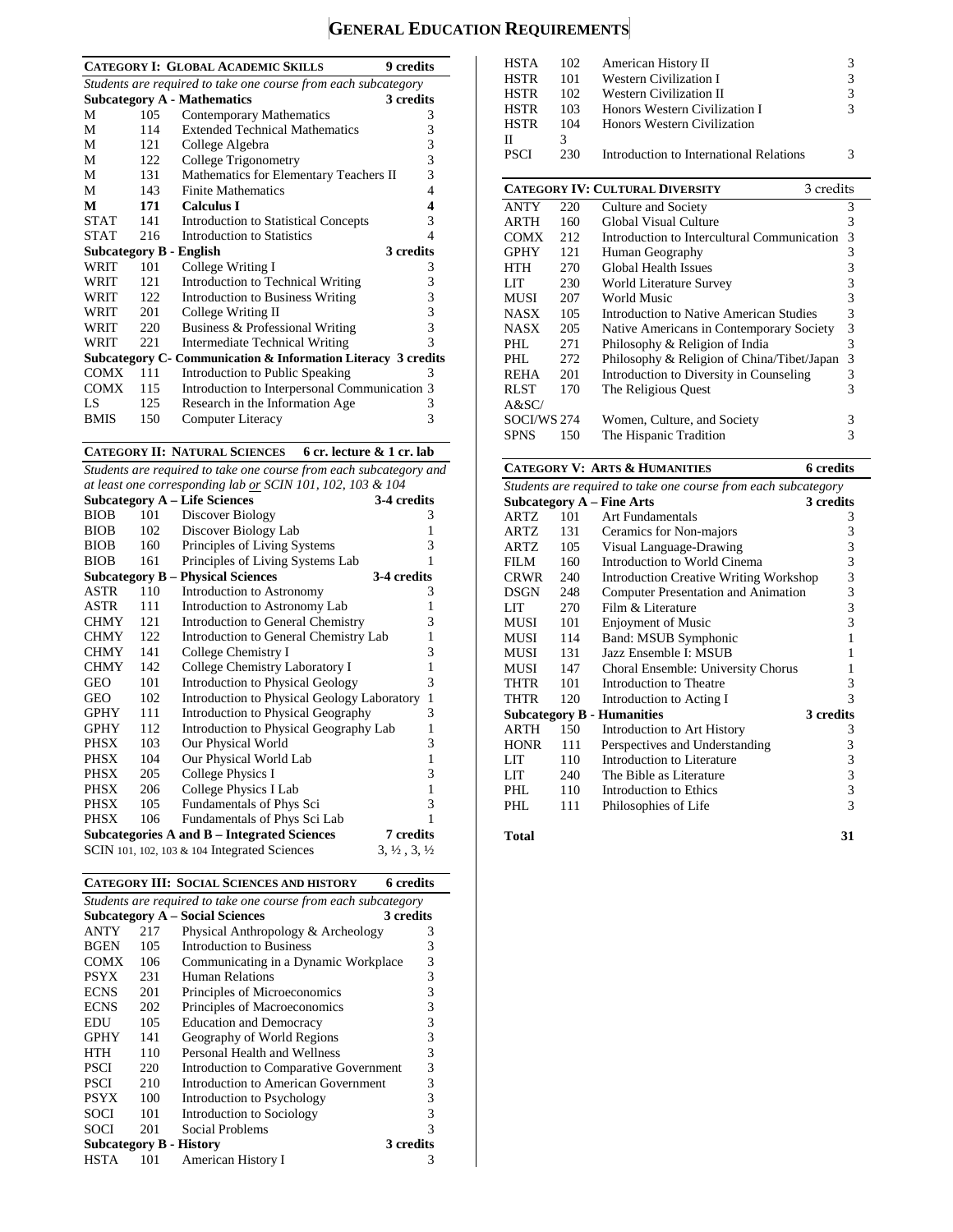|                                                                     |                              | <b>Course</b>                              | <b>Credits</b> | Grade | <b>Semester</b> | Equivalent |  |
|---------------------------------------------------------------------|------------------------------|--------------------------------------------|----------------|-------|-----------------|------------|--|
| A minimum grade of C- or better is required in all major coursework |                              |                                            |                |       |                 |            |  |
|                                                                     | <b>Required Core Courses</b> |                                            |                |       |                 |            |  |
| <b>CSCI</b>                                                         | 111A                         | Programming with Java I                    | $\overline{4}$ |       |                 |            |  |
| $^*M$                                                               | 171                          | $\overline{\text{Calculus}}$ I             | $\overline{4}$ |       |                 |            |  |
| M                                                                   | 110                          | <b>Mathematical Computing</b>              | $\mathbf{1}$   |       |                 |            |  |
| M                                                                   | 172                          | Calculus II                                | $\overline{4}$ |       |                 |            |  |
| $\mathbf M$                                                         | 242                          | Methods of Proof                           | $\overline{3}$ |       |                 |            |  |
| M                                                                   | 273                          | Multivariable Calculus                     | $\overline{4}$ |       |                 |            |  |
| M                                                                   | 274                          | Introduction to Differential Equations     | $\overline{4}$ |       |                 |            |  |
| M                                                                   | 305                          | <b>Discrete Structures I</b>               | $\overline{4}$ |       |                 |            |  |
| M                                                                   | 329                          | Modern Geometry                            | $\overline{3}$ |       |                 |            |  |
| M                                                                   | 333                          | Linear Algebra                             | $\overline{4}$ |       |                 |            |  |
| M                                                                   | 371                          | <b>Numerical Computing</b>                 | $\overline{4}$ |       |                 |            |  |
| M                                                                   | 431                          | Abstract Algebra I                         | $\overline{3}$ |       |                 |            |  |
| M                                                                   | 471                          | Mathematical Analysis                      | $\overline{3}$ |       |                 |            |  |
| M                                                                   | 472                          | <b>Introduction to Complex Analysis</b>    | $\overline{3}$ |       |                 |            |  |
| $\mathbf M$                                                         | 499                          | Capstone                                   | 3              |       |                 |            |  |
| <b>STAT</b>                                                         | 341                          | Introduction to Probability and Statistics | $\overline{4}$ |       |                 |            |  |

# **\*May satisfy Academic Foundations/General Education requirements.**

*Certain courses in this program have prerequisites; students should check the course descriptions for required prerequisites.*

**Electives**